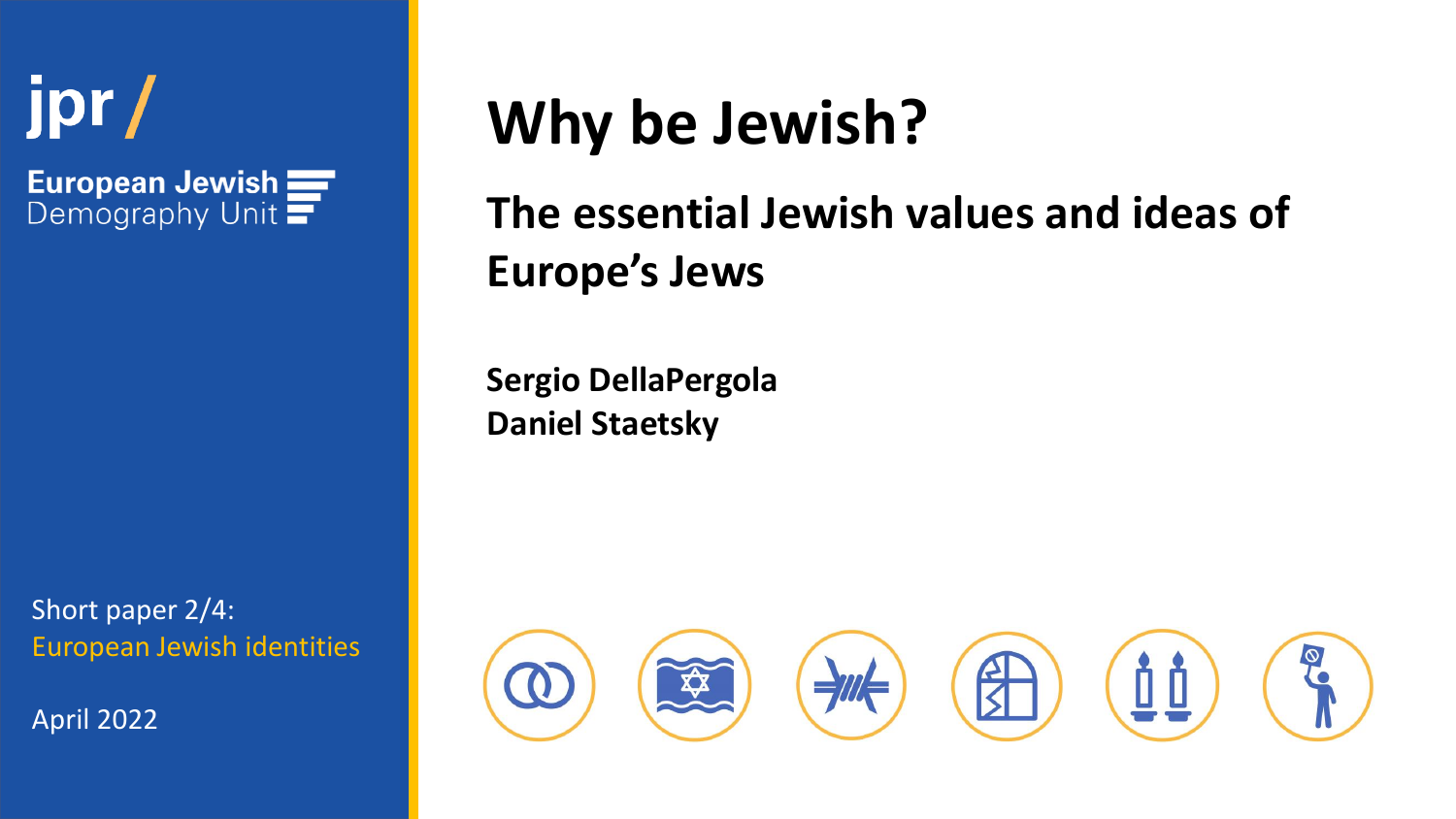#### **Introduction**

This short paper draws on data gathered for the 2018 European Union Agency for Fundamental Rights (FRA) survey of Jewish perceptions and experiences of antisemitism.

Over 16,000 self-defined Jews participated in 12 EU countries, which, together, are home to about 80% of all Jews in Europe. Along with data about perceptions of antisemitism, the survey collected information on Jewish identity: how Jews define their Judaism, their essential Jewish values, the different modes of expression of their Jewishness, and the extent to which they participate in Jewish rituals and traditions.

Here we use some key findings to explore a central question: why be Jewish? Is it about believing in God, remembering the Holocaust, fighting antisemitism, supporting Israel, donating to charity, celebrating Jewish festivals with the family, or a combination of some or all of these? And critically, why does it matter?

#### **The main report**

More detailed analysis can be found in the JPR report, *The Jewish identities of European Jews: What, why and how?* by Professor Sergio DellaPergola and Dr Daniel Staetsky.

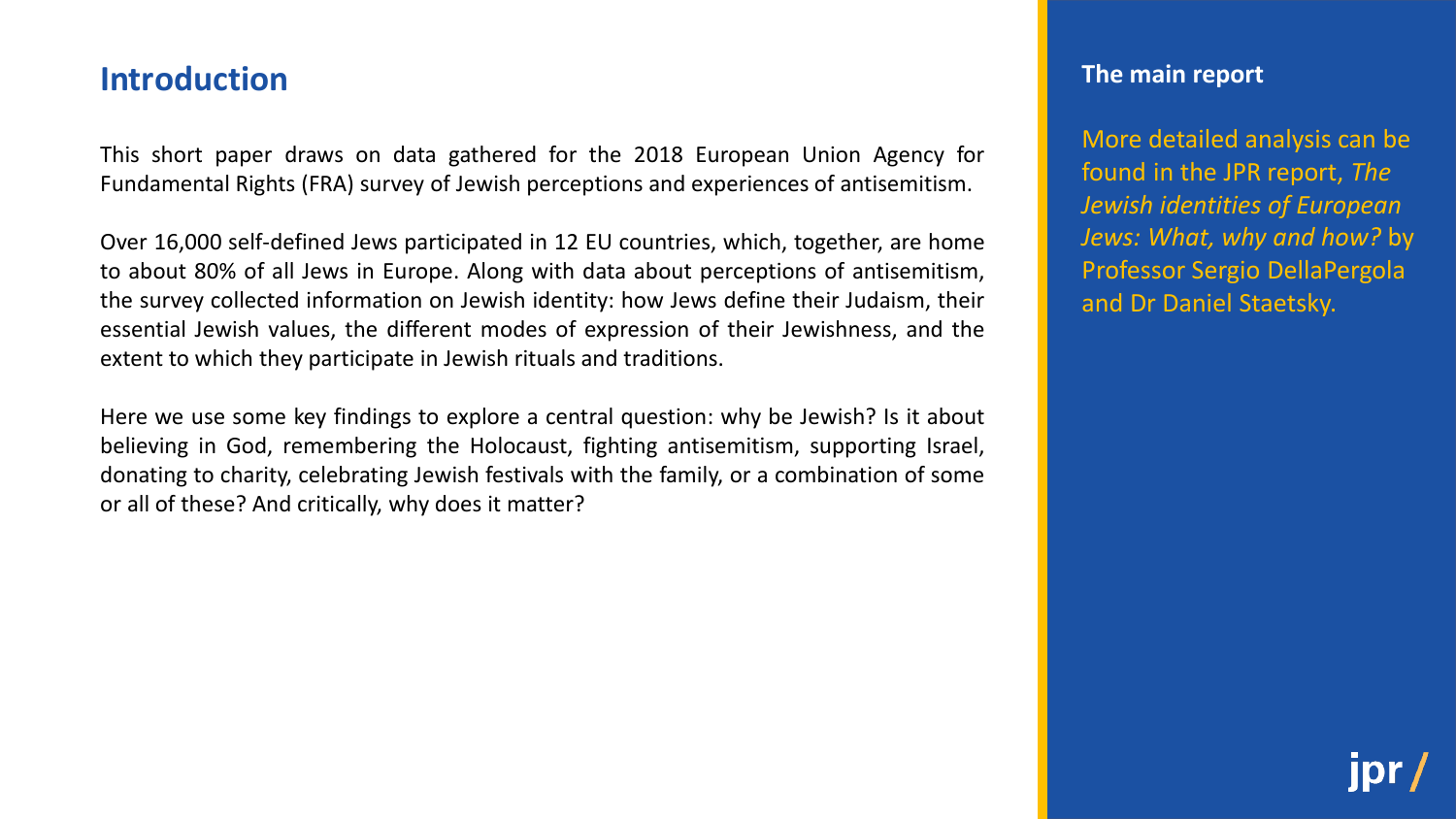## **The key question: Why is Jewishness important to Jews?**

The question of how better to address the needs, hopes and fears of minorities cannot be answered without fully understanding how ethnic and religious groups define the essentials of their identities.

Why is Jewishness important to Jews? The question relates to the motivations that underpin people's Jewishness, in the sense that certain essential aspects of Jewish thought, historical memory, interpersonal relations, community affiliation and participation in Jewish life resonate in the hearts and minds of different types of Jews. Examples include the importance attributed to the memory of the Holocaust, the desire or need to combat antisemitism, belief in God, social activism in or beyond the Jewish community, feeling part of the Jewish People, supporting the State of Israel, participating in Jewish festivals with family, and various other focal points of Jewish identification.

The importance people attach to these values and ideas can rarely be explained or quantified rationally but nonetheless, appear to be more or less salient, and sometimes very important in determining the individual's involvement with being Jewish.

#### **The policy issue**

Why are people Jewish? What really matters to them? Is Jewish identity about God and faith? Israel? The family? Concern about antisemitism? Remembering traumas from the past? These are not purely internal or academic issues.

The ability to develop appropriate policies with regard to supporting all ethnic and religious minorities, including Jews, depends critically on understanding what matters most to them.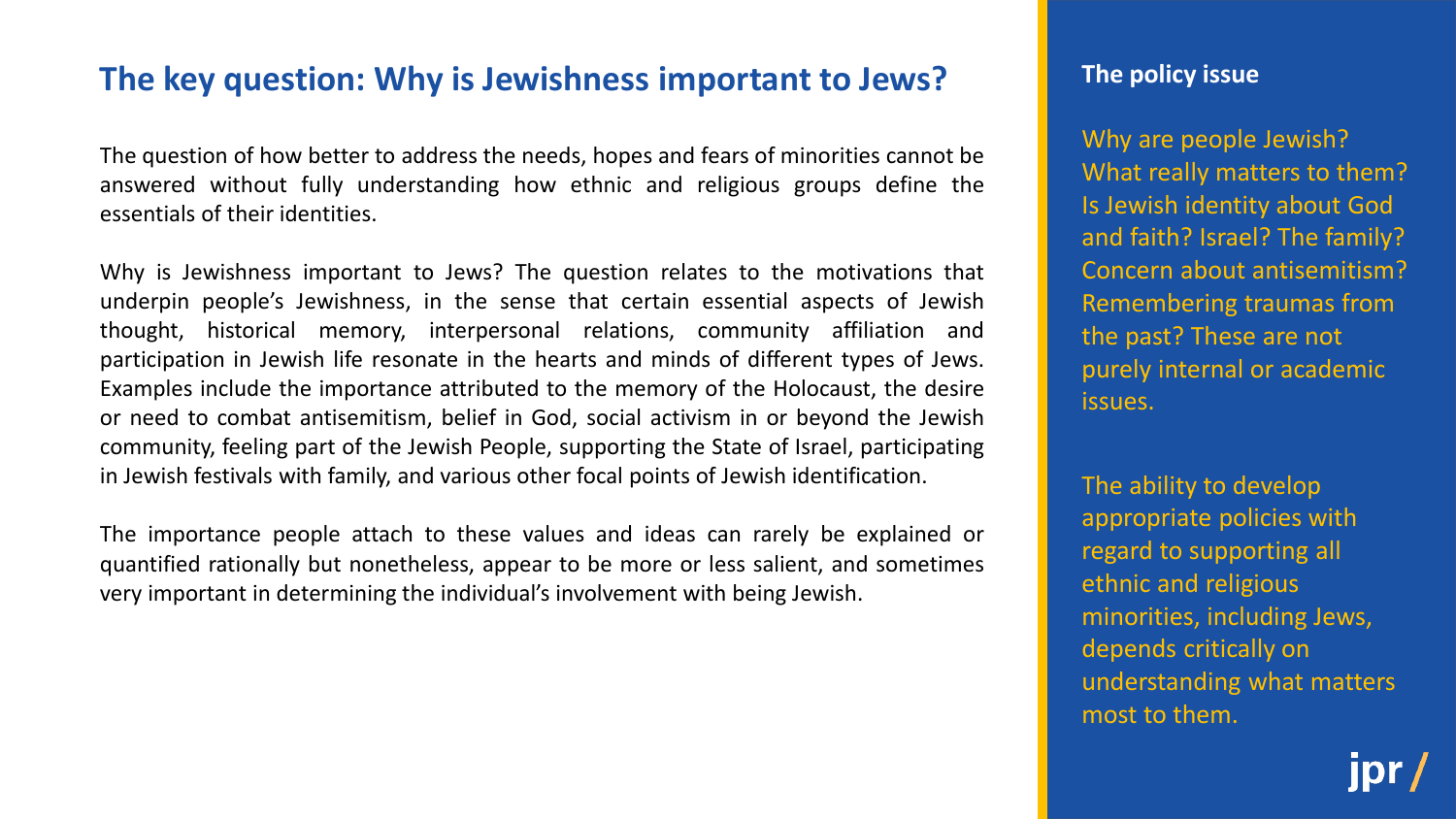## **Essential aspects of Jewish identity attract different levels of attention among European Jews**



#### **Key insights**

The percentage of Jews across Europe who said each aspect of Jewishness was 'very important' to their Jewish identity varies significantly. Memory of the Holocaust, the bitterest moment in modern Jewish history, leads, closely followed by combating antisemitism, as the two are powerfully linked. Feeling part of the Jewish People is third, followed by festivals with the family and supporting Israel. Religious belief is almost the least dominant aspect of those shown.

Note: Proportions shown represent those who said each item was 'very important' to their Jewish identity.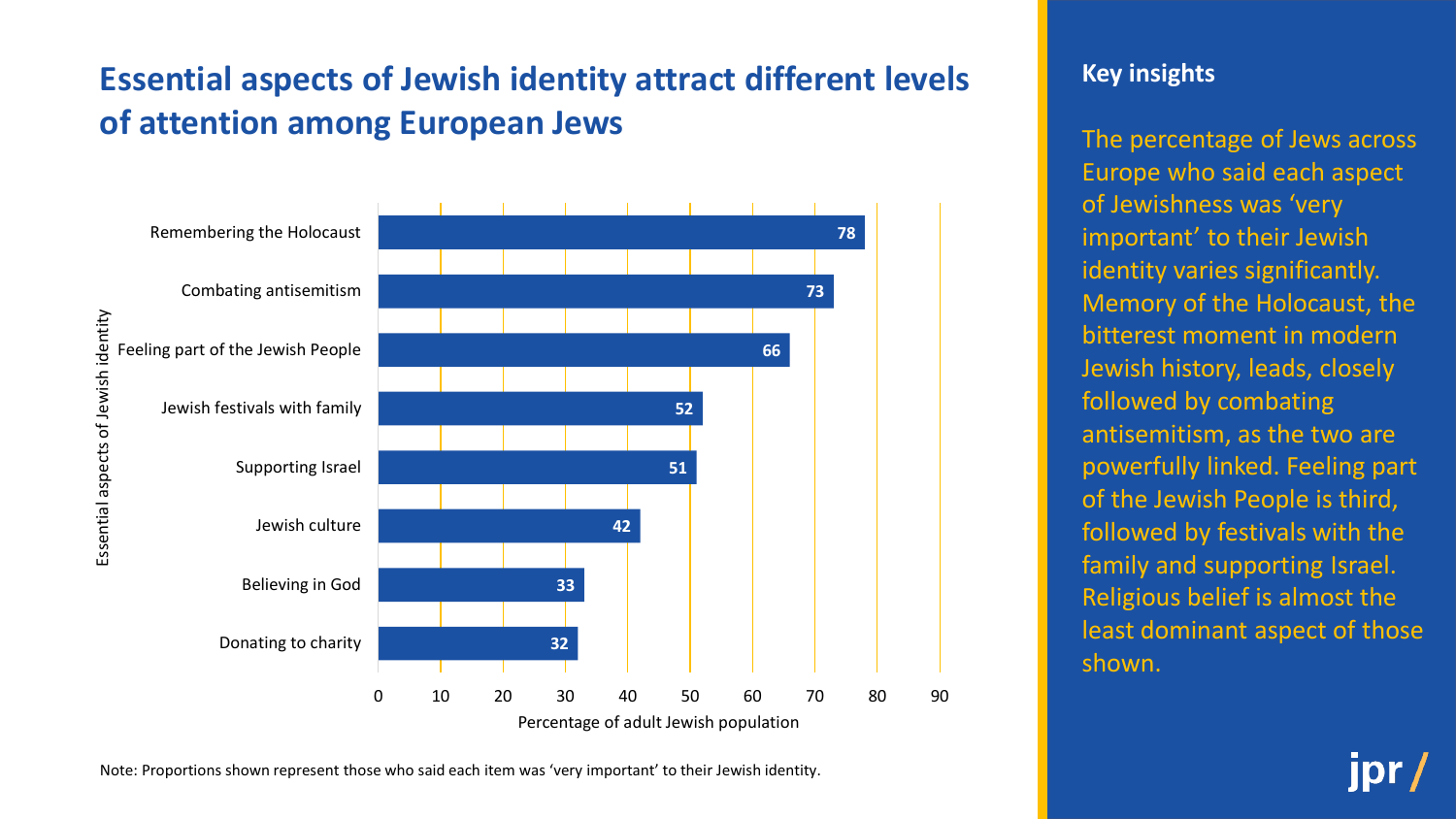## **How do Jews in different European countries prioritise the essential aspects of Jewish identity?**



Proportions shown represent the percentage of the adult Jewish population who said each item was 'very important' to their Jewish identity.

#### **Key insights**

Remembering the Holocaust and combating antisemitism are the two aspects of Jewishness that resonate most strongly among Jews right across Europe. Feeling part of the Jewish People – a sense of solidarity with Jews worldwide – also features highly in most places, whereas believing in God commonly appears much lower down. Supporting Israel is always in the middle. Thus, the same basic hierarchy of Holocaust/antisemitism, then Israel, then religion, is found everywhere.

ipr.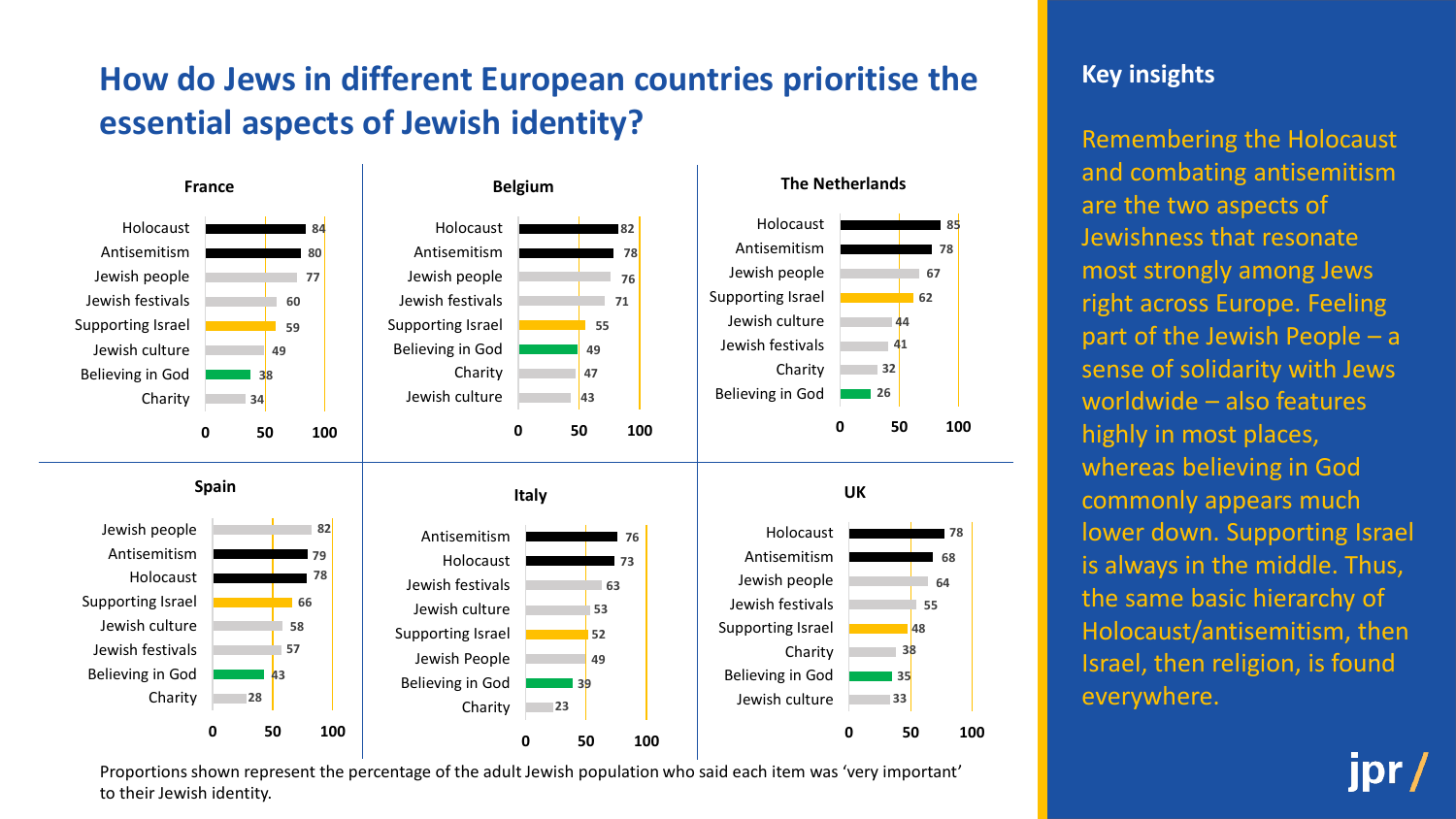## **How do Jews in different European countries prioritise the essential aspects of Jewish identity?**



Note: Proportions shown represent the percentage of the adult Jewish population who said each item was 'very important' to their Jewish identity.

#### **Key insights**

Among local peculiarities, the Holocaust and Antisemitism obtain the two top ranks except Spain. Jewish peoplehood ranks among the top three in all countries except Italy. Jewish culture ranks among the top four only in Poland, Hungary and Italy. Believing in God obtains one of the two bottom ranks everywhere except Belgium and Poland. The same applies to Giving to charity except Hungary and the UK. Supporting Israel ranks fourth/fifth everywhere besides Hungary.

ipr.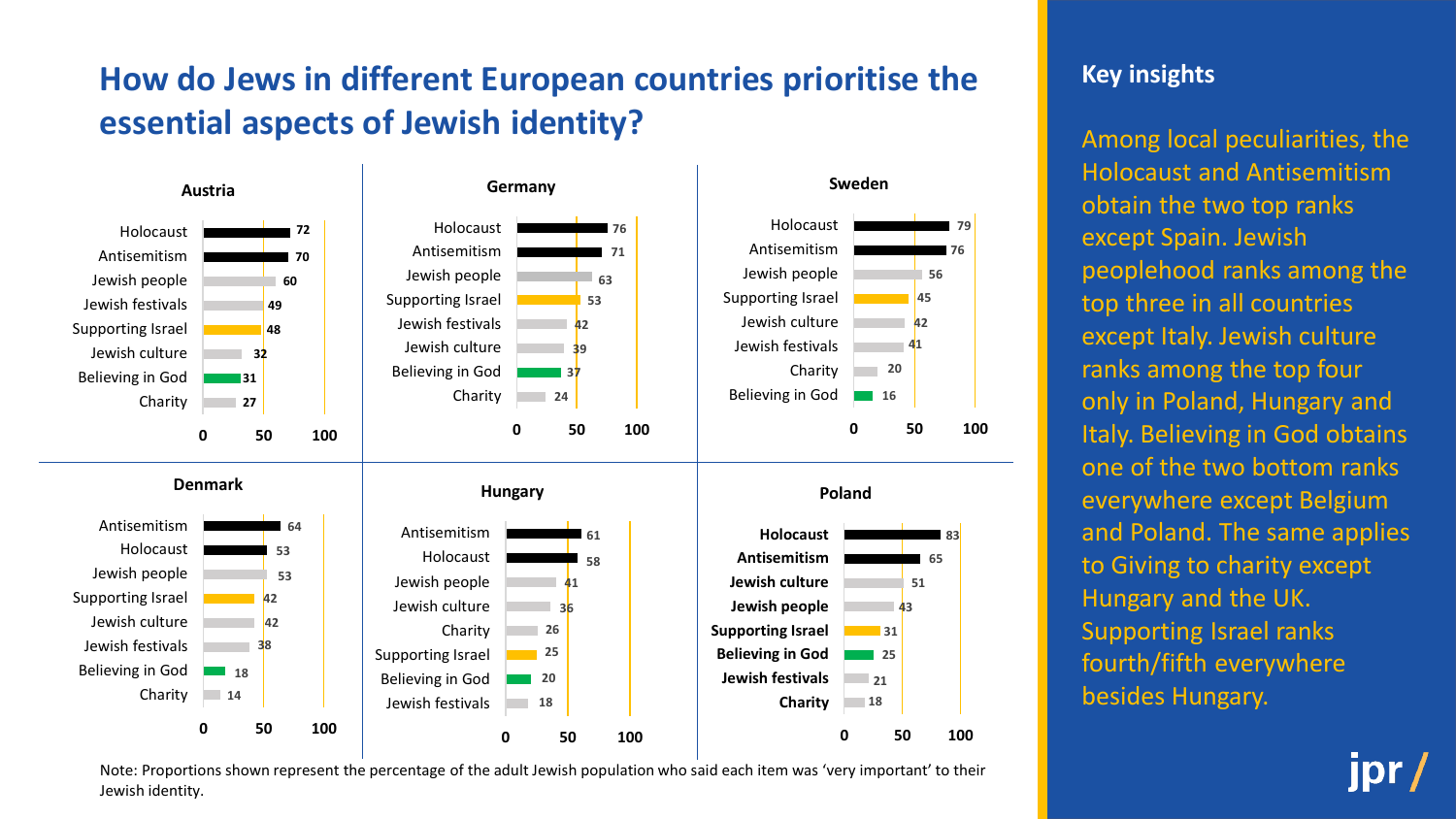## **Remembering the Holocaust, combating antisemitism and Jewish peoplehood appear on top across all age groups**



#### Note: Proportions shown represent the percentage of the adult Jewish population who said each item was 'very important' to their Jewish identity.

#### **Key insights**

Younger Jews are more likely than older ones to regard Believing in God and celebrating Jewish festivals with family as particularly important to them. This may be due to demography: higher fertility among more Orthodox Jews results in a greater proportion of religiously-minded individuals among the younger generation than among older generations. The reverse is the case for supporting Israel – a clear decline in importance can be seen between 50-69 year-olds and those aged 16-29.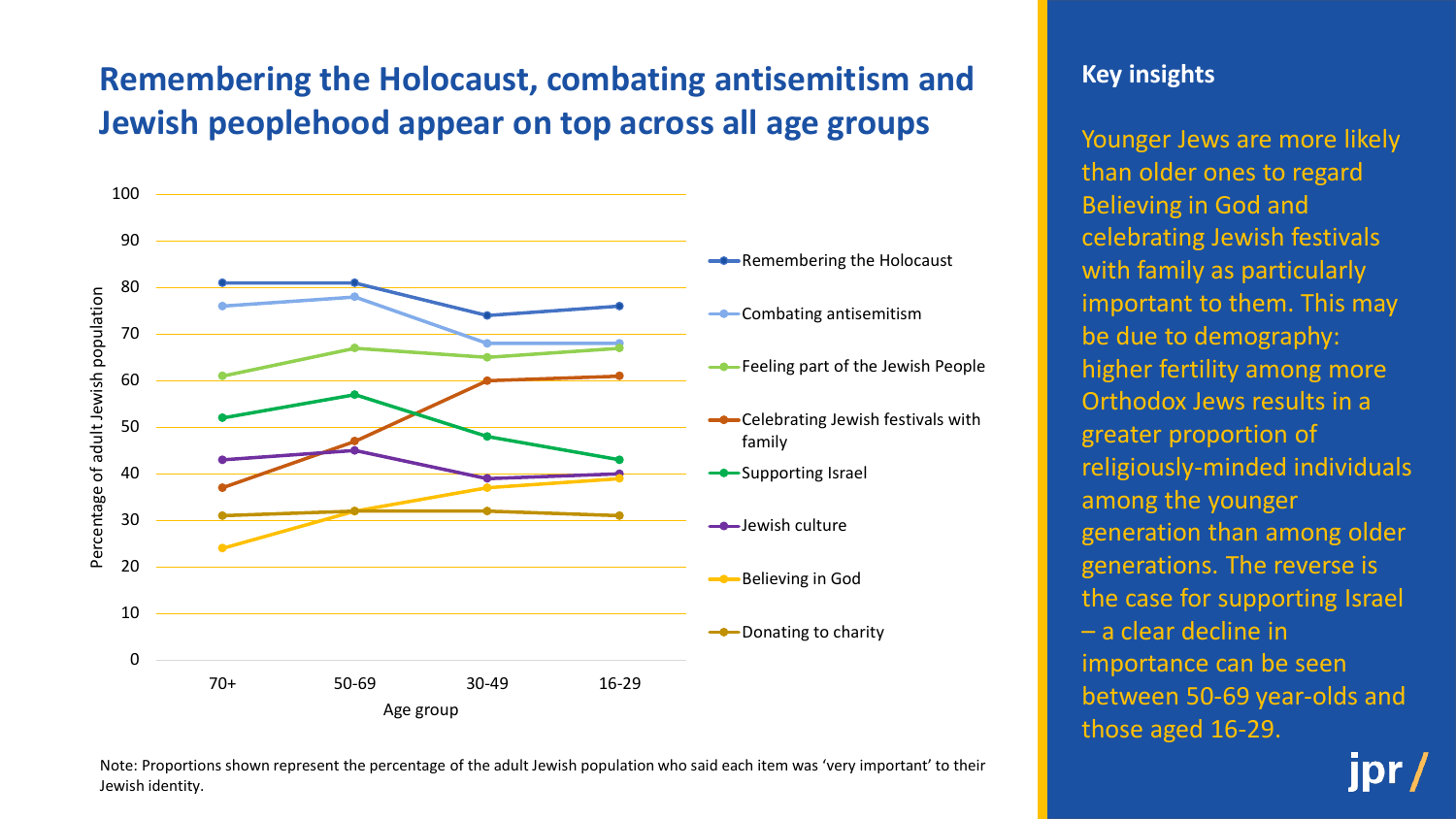## **Remembering the Holocaust and combating antisemitism are high across all denominations, unlike religious belief**



#### **Key insights**

Religious belief, Jewish peoplehood, support for Israel, and charity are all more important to more religiously observant Jews than less religiously observant ones. By contrast, importance levels are rather stable across the denominational spectrum concerning Holocaust remembrance, combating antisemitism and, at a lower level, Jewish culture. One may expect more intra-Jewish disagreement in relation to the first set of issues than the second one.

Note: Proportions shown represent the percentage of the adult Jewish population who said each item was 'very important' to their Jewish identity.

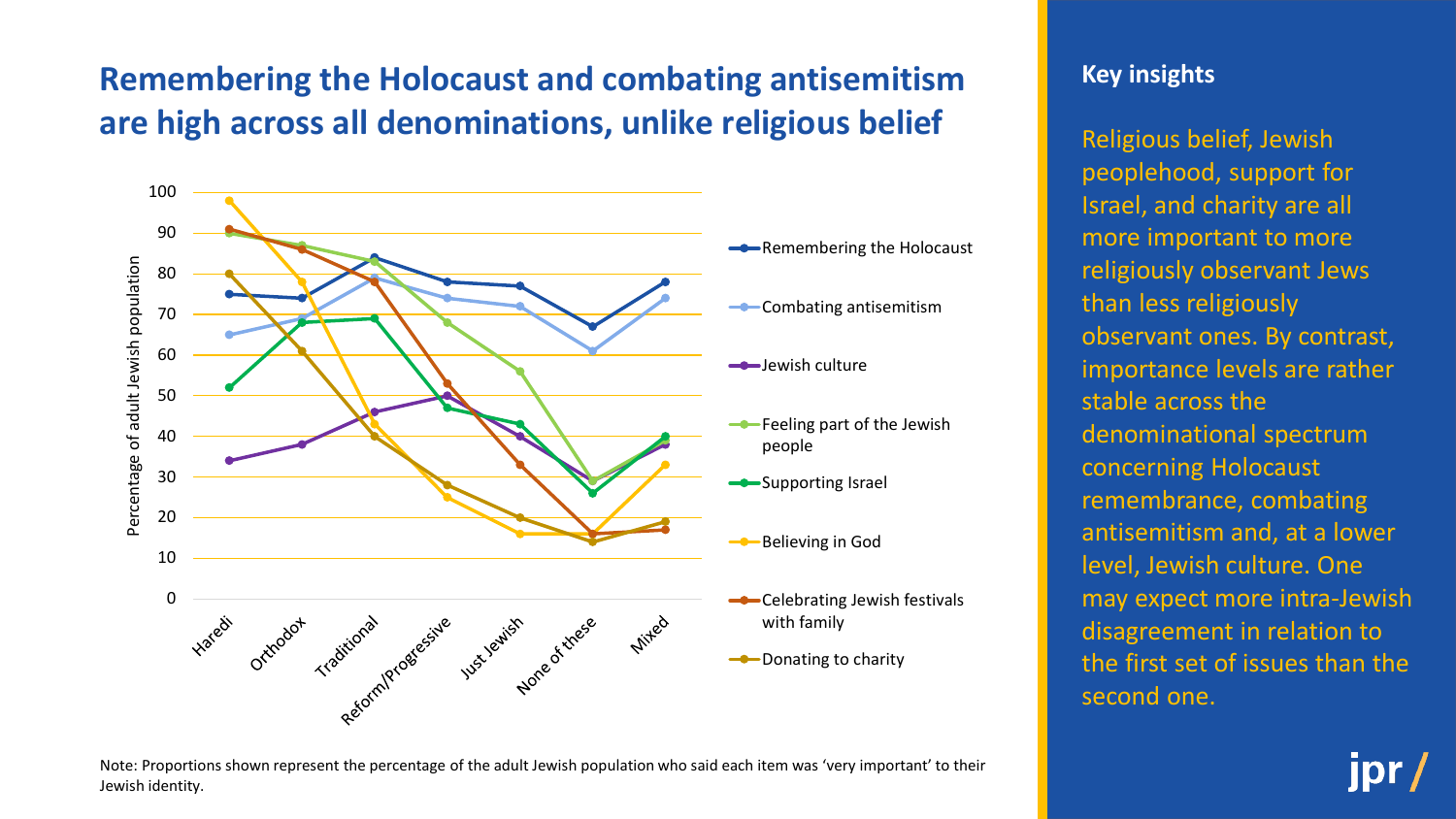## **Jews in Europe, the US and Israel are rather similar with respect to the essential aspects of Jewish identity**



percentage of the adult Jewish population

Note: American and Israeli data come from Pew Research Center surveys of Jewish Americans (2013) and Israeli Jews (2015). The question on Israel in Europe relates to 'support' for Israel and in the US to 'care about Israel', whereas in Israel it is about 'living in Israel' so is not directly comparable. Religiosity is represented by 'Belief in God' in Europe and 'Observing Jewish law' in the US and Israel.

#### **Key insights**

Survey data on Jews in the USA and Israel can be compared with FRA data on European Jews to explore similarities and differences between the communities. Jewish communities are similar to one another, barring slight distinctions between them in their prioritisations of the Holocaust and Jewish peoplehood. Israel stands out with a stronger feeling of Jewish peoplehood and a somewhat lesser emphasis on the Holocaust.

**IDr**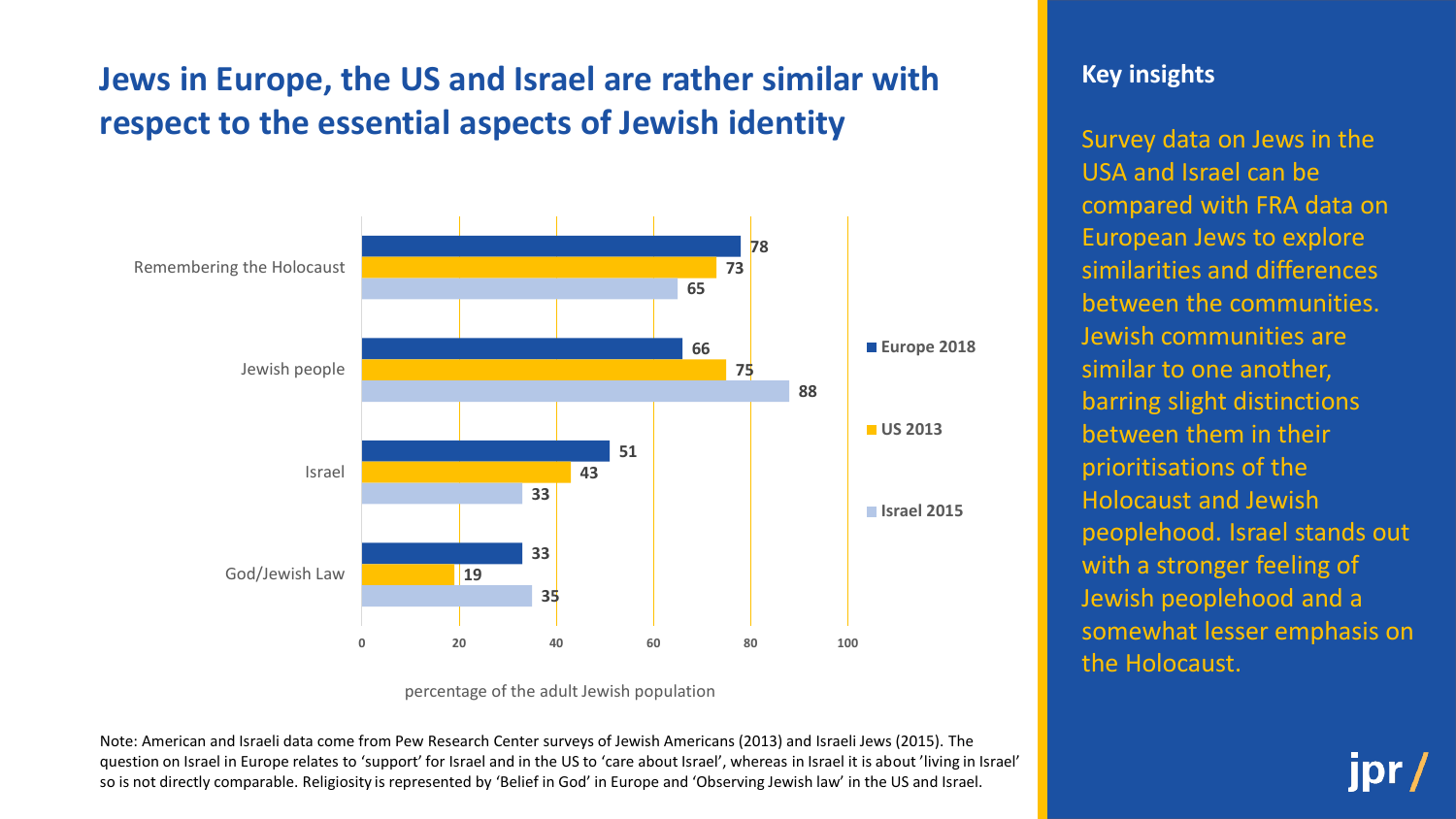## **What matters to European Jews? Consumers and Service Consumersion of the UKEY insights**

Memory of the Holocaust, combating antisemitism and feeling part of the Jewish people are key priorities of European Jews when it comes to their Jewish identity. Religiosity ranks considerably lower, towards the bottom of the hierarchy. Support for Israel comes in between. In essentials, this picture is reproduced across different countries, age groups and religious denominations. It is also observed among American Jews, the largest Jewish Diaspora community. Among Israeli Jews, feeling part of the Jewish people resonates most strongly. Among American Jews, religion has the weakest resonance.

Some communities in Europe (e.g. the UK and Austria) have been undergoing desecularisation through demographic change: relatively high fertility rates among more religious Jews is causing their proportion in the total Jewish population to increase, a process which is expected to persist. In keeping with this development, the importance of religion can be expected to increase in the future. In contrast, given the similarity between generations and Jewish denominations with respect to the centrality of the Holocaust and combating antisemitism, the status of these aspects is not expected to change.

(continued…)

On some matters Jewish communities can be expected to speak with a high degree of consensus; on others, multiple voices are likely. Policy makers searching for an 'authentic Jewish voice' should take these realities into consideration.

A serious understanding of what matters most to Jews in the different European countries should accompany those who inform the public opinion or work to promote thought and evidence-based public policies.

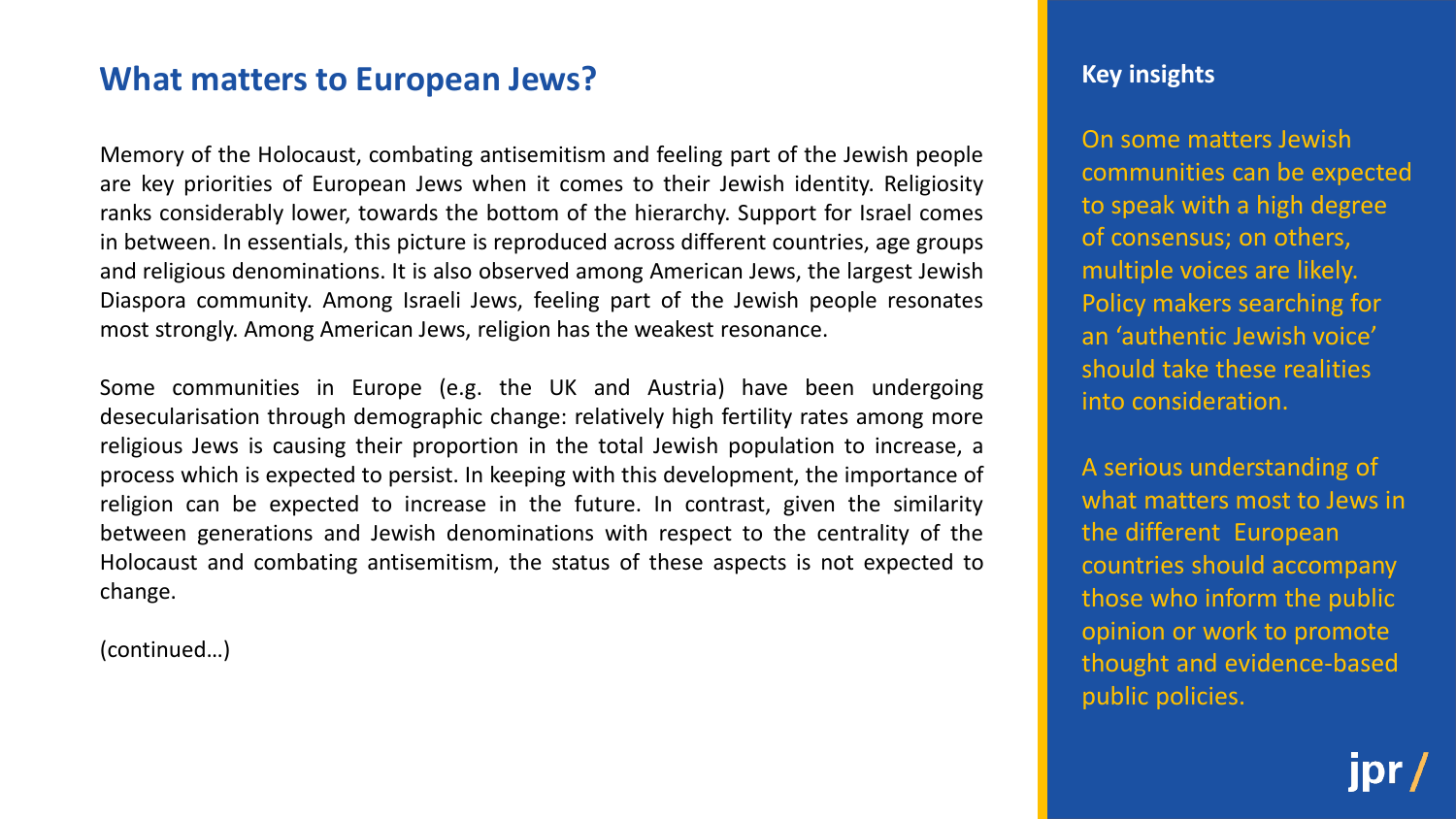## **What matters to European Jews? Consumers and Service Consumersion of the UKEY insights**

These findings provide a significant insight into Jewish sensitivities. The memory of the Holocaust is sacred to many Jews and has become part of their identity. It is not surprising to see that, according to the 2018 FRA survey, over 80% of Jews think that non-Jews who say that the Holocaust is a myth or has been exaggerated are definitely antisemitic. To think that Jews living in a country are not nationals of that country is considered definitely antisemitic by about 70% of respondents. Supporting a boycott of Israel or Israelis definitely sounds antisemitic to 44%. Minorities, including Jews, are at times accused of overreacting to criticism. The data show that Jews react in proportion to what matters to them.

Given the broad consensus among Jews regarding remembering the Holocaust and combating antisemitism, the Jewish community can reasonably speak with a strong degree of unanimity on these issues. This is not always so with respect to Israel and even less so with respect to religion. Support for Israel and, unsurprisingly, matters of faith, are important to more religious Jews and less so to the less religious; thus, more than one Jewish opinion will inevitably be expressed on these matters. On these issues, there may be a multiplicity of authentic Jewish voices. Furthermore, inside Jewish communities, disagreements are more likely to arise with respect to matters concerning religion and attitudes towards Israel than to antisemitism and the Holocaust.

The research findings contained within this report are designed to support policy makers. On some matters Jewish communities can be expected to speak with a high degree of consensus; on others, multiple voices are likely. Policy makers searching for an 'authentic Jewish voice' should take these realities into consideration.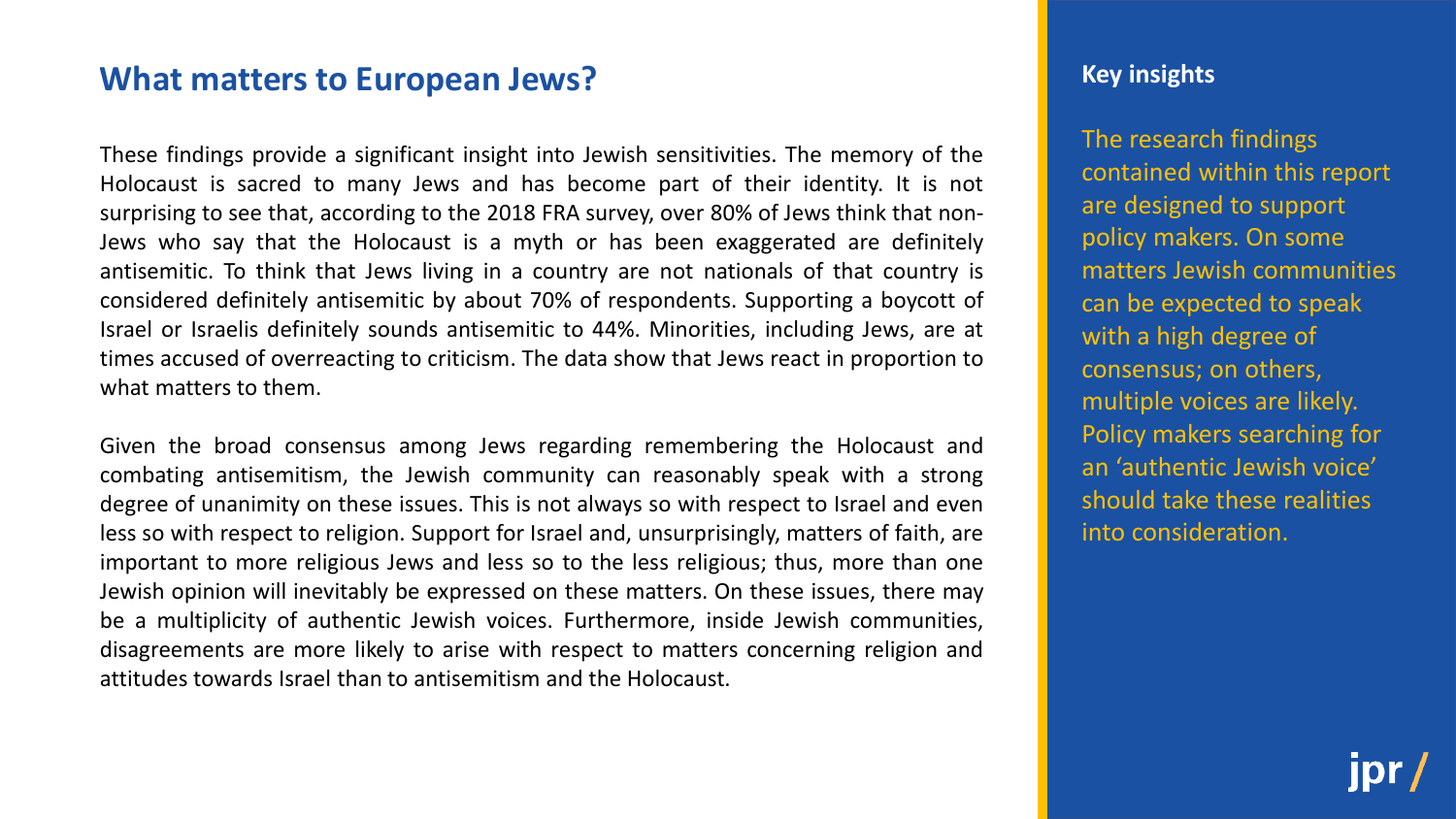## **About the survey and the survey of the survey of the survey of the survey of the survey of the survey of the survey of the survey of the survey of the survey of the survey of the survey of the survey of the survey of the**

The data in this report come from the 2018 European Union Agency for Fundamental Rights (FRA) survey on discrimination and hate crime against Jews in the EU. Fieldwork was conducted online by Ipsos and JPR in May and June 2018. The expertise in Jewish demography and social statistics necessary for the survey distribution was provided by JPR, as well as the data calibration, liaison and engagement work with Jewish communities, survey marketing work and advice on questionnaire development.

To be eligible to participate in the survey, respondents were required to self-identify as Jewish, and confirm that they were aged 16 or above, and lived in an EU Member State covered by the survey (Austria, Belgium, Denmark, France, Germany, Hungary, Italy, the Netherlands, Poland, Spain, Sweden and the United Kingdom). The online questionnaire was available in 13 languages. The final dataset contains 16,359 responses. The largest samples were obtained from the UK (4,728) and France (3,864), the two countries with the largest Jewish populations in Europe. Samples of over 1,000 respondents were obtained in Germany, the Netherlands and Sweden. Elsewhere, they were in the range of 400-800. The total sample contains about 2% of the total number of Jews in the countries covered by the survey – a very high proportion. In some countries (e.g. Poland and Denmark) about 9% of all Jews took part; in others (e.g. France, Hungary and Germany), about 1% did – still considered high by existing standards in the survey industry.

The data in this report come from the 2018 European Union Agency for Fundamental Rights (FRA) survey on discrimination and hate crime against Jews in the European Union, which was undertaken for FRA by the Institute for Jewish Policy Research and Ipsos.

The survey was the largest ever conducted among European Jews, and has played a key role in understanding and combating antisemitism in Europe.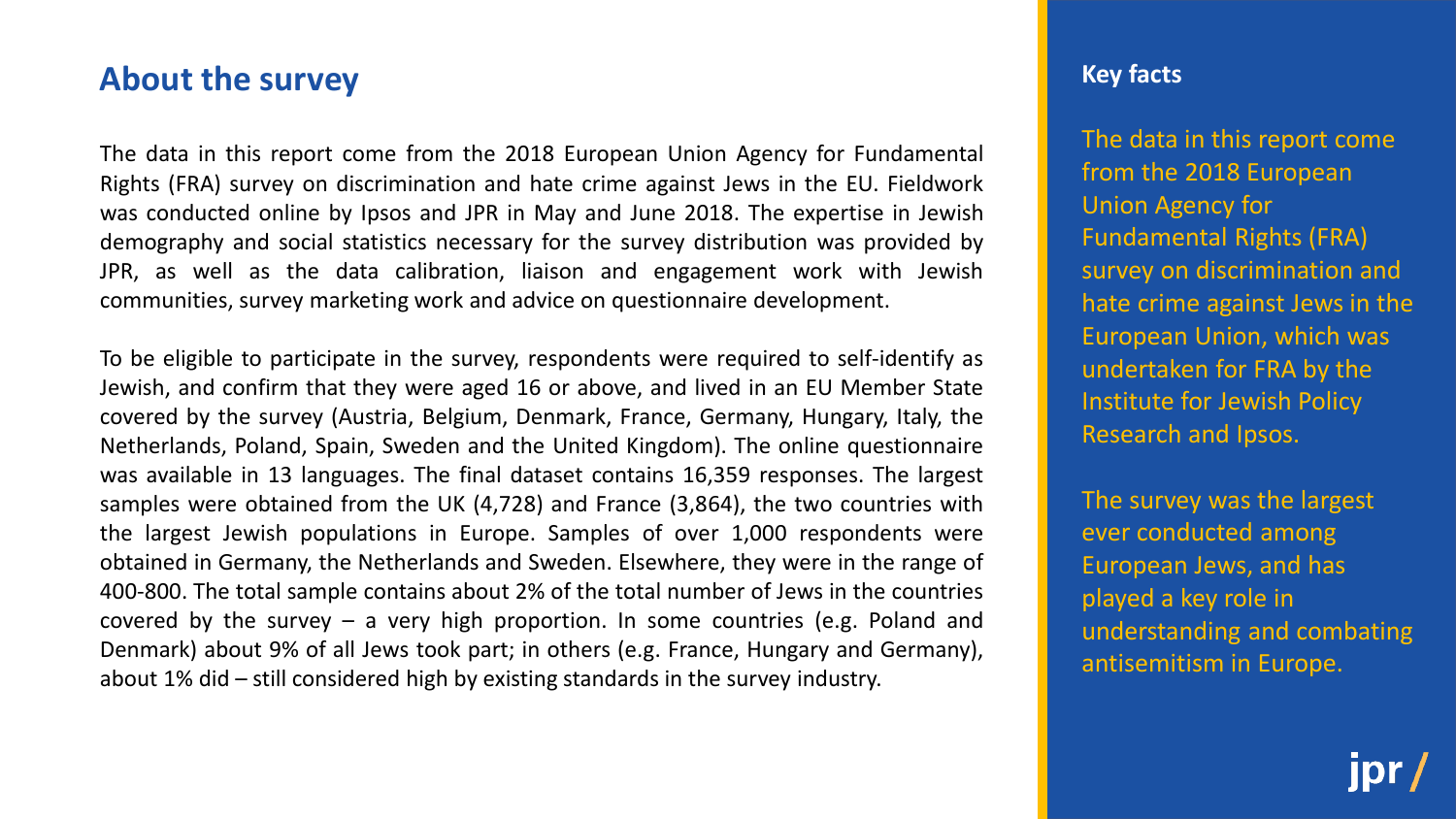#### **About the sample**

The data were gathered by targeting the membership and subscriber lists of a carefully and broadly-selected cross section of Jewish organisations across Europe, and the subsequent referral of the survey by the first wave of respondents to their Jewish relatives, friends, acquaintances and colleagues. This generated a convenience sample, the representativeness of which was assessed by comparing the distributions of selected sociodemographic variables in the sample with external sources (e.g. census data, surveys and community statistics), including geography, gender, age and communal affiliation. After initial assessment and comparison with the benchmarks, weights were created and applied in order to redress the sample for over- or under-representation of certain subgroups among Jews.

## **The question on which this paper is based**

The data in this paper are based primarily on respondents' answers to the question: 'How important are the following items to your sense of Jewish identity?': (A) Believing in God; (B) Sharing Jewish festivals with my family; (C) Supporting Israel; (D) Jewish culture (such as Jewish music, literature and art); (E) Combating antisemitism; (F) Remembering the Holocaust; (G) Donating funds to charity; (H) Feeling part of the Jewish People.

#### **Key facts**

The data in this report come from the 2018 European Union Agency for Fundamental Rights (FRA) survey on discrimination and hate crime against Jews in the European Union, which was undertaken for FRA by the Institute for Jewish Policy Research and Ipsos.

The survey was the largest ever conducted among European Jews, and has played a key role in understanding and combating antisemitism in Europe.